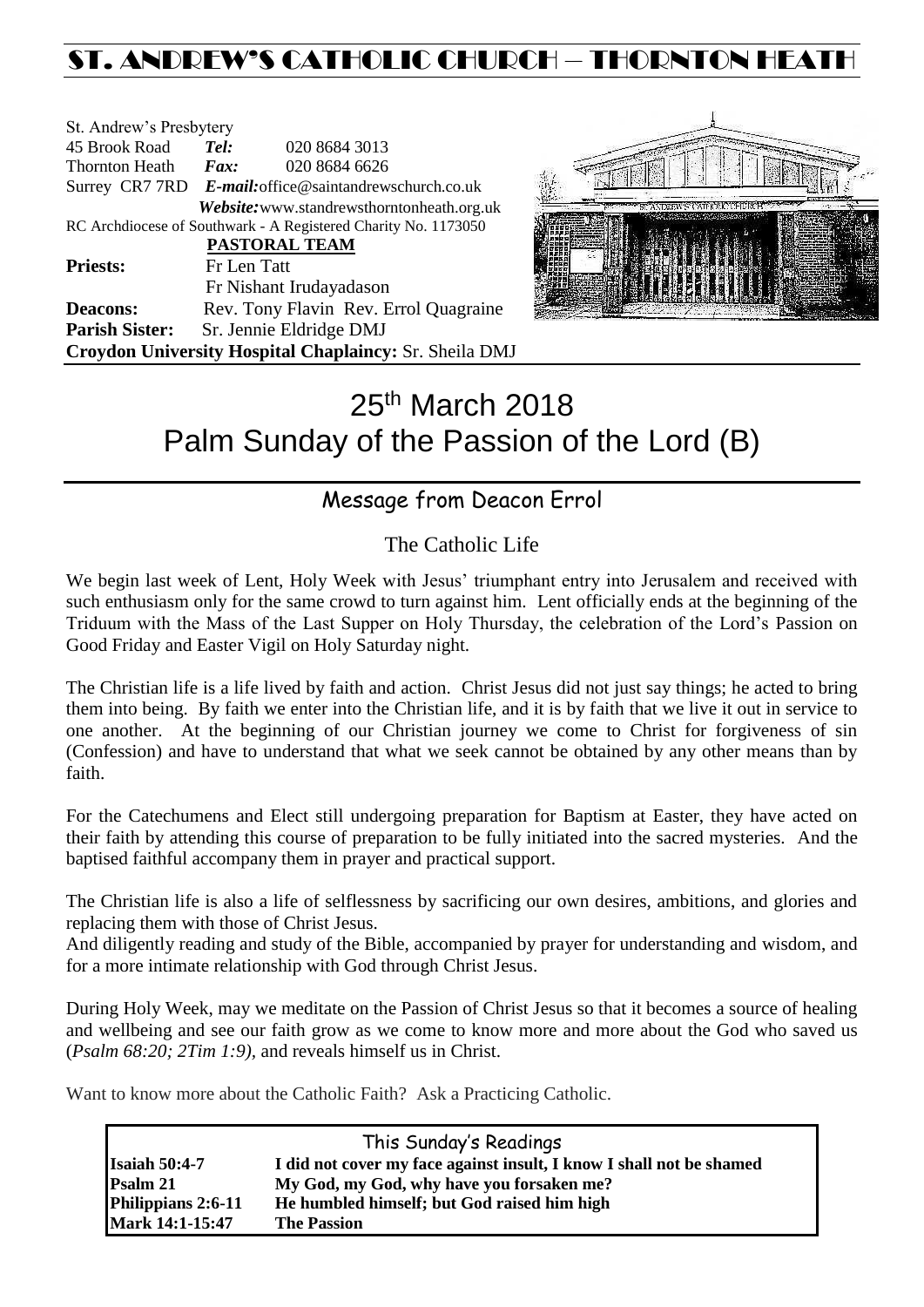|                                 |                           | Diary for the Week                     |                                    |
|---------------------------------|---------------------------|----------------------------------------|------------------------------------|
| <b>Sunday 25th March</b>        |                           | 6.00pm (Saturday) First Mass of Sunday | Michael Hegarty RIP                |
| <b>Palm Sunday of the</b>       |                           |                                        |                                    |
| <b>Passion of the Lord</b>      | 9.30am                    | Mass                                   | Legion of Mary                     |
| (B)                             | 11.30am                   | <b>Mass</b>                            | Maria Conceicao Afonso RIP (Anniv) |
|                                 | 4.00pm                    | <b>Confirmation Session</b>            |                                    |
| Palms blessed and               | 5.00pm                    | <b>Rosary</b>                          |                                    |
| distributed at all Masses       | $5.15 - 5.45$ pm          | <b>Exposition and Benediction</b>      |                                    |
|                                 | 6.00 <sub>pm</sub>        | Mass                                   | Parishioners                       |
|                                 | 7.00pm                    | <b>Choir practice</b>                  |                                    |
|                                 | $7.00 - 9.00$ pm          | <b>Charismatic Prayer Group</b>        |                                    |
| Monday 26 <sup>th</sup> March   | 7.30am                    | Mass                                   | <b>Holy Souls</b>                  |
| $Is 42:1-7$                     | 10.00am                   | <b>Mass followed by Confesssions</b>   | John & Errol Nunes RIP             |
| $Jn 12:1-11$                    | 12noon                    | <b>Mass: Croydon Uni Hospital</b>      |                                    |
|                                 | 7.30pm                    | <b>Parish Penitential Service</b>      |                                    |
| Tuesday 27 <sup>th</sup> March  | 7.30am                    | Mass                                   | Power & Fennelly Families          |
| $Is 49:1-6$                     | 10.00am                   | Mass                                   | <b>Holy Souls</b>                  |
| Jn 13:21-33. 36-38              | 7.00pm                    | R.C.I.C. (Church)                      |                                    |
|                                 | 7.45pm                    | R.C.I.A. (hall/Church)                 |                                    |
| <b>Wednesday 28th March</b>     | 7.30am                    | Mass                                   | J. Okoroafor & Family              |
|                                 | 10.00am                   | <b>Mass followed by Stations</b>       | George Barrett RIP                 |
|                                 |                           | of the Cross                           |                                    |
| $Is 50:4-9$                     | 6.00pm                    | <b>Lectio Divina Group (hall)</b>      |                                    |
| Mt 26:14-25                     | 7.30pm                    | <b>Legion of Mary (hall)</b>           |                                    |
|                                 |                           |                                        |                                    |
| Thursday 29 <sup>th</sup> March | 9.30am                    | <b>Morning Prayer</b>                  |                                    |
| <b>Maundy Thursday</b>          | 8.00pm                    | <b>Mass of the Lord's Supper</b>       | Parishioners                       |
| Ex 12:1-8. 11-14                |                           | <b>Watching until Midnight</b>         |                                    |
| Jn 13:1-15                      | 11.45pm                   | <b>Night Prayer</b>                    |                                    |
| Friday $30th March$             | 9.30am                    | <b>Morning Prayer</b>                  |                                    |
| <b>Good Friday</b>              | 10.45am                   | <b>Children's Stations of the</b>      |                                    |
| <b>Fast and Abstinence</b>      |                           | <b>Cross</b>                           |                                    |
| Is 52:13-53:12                  | 12noon                    | <b>Walk of Witness</b>                 |                                    |
| Heb 4:14-16. 5:7-9              | 12.30pm                   | <b>CAFOD</b> lunch (hall)              |                                    |
| Jn 18:1-19:42                   | 3.00pm                    | <b>Solemn Liturgy of Good</b>          |                                    |
|                                 |                           | Friday                                 |                                    |
|                                 | (5.00 <sub>pm</sub> )     | <b>Syro Malabar Liturgy)</b>           |                                    |
|                                 | 8.00pm                    | <b>Stations of the Cross</b>           |                                    |
| Saturday 31 <sup>st</sup> March | 9.30am                    | <b>Morning Prayer</b>                  |                                    |
| Holy Saturday                   | 8.00pm                    | <b>Easter Vigil</b>                    | Parishioners                       |
| Rom 6:3-11                      |                           |                                        |                                    |
| Lk 24:1-12                      | There will be no 6pm Mass |                                        |                                    |
| Sunday 1 <sup>st</sup> April    | 9.30am                    | Mass                                   | The Ezike Family                   |
| <b>Easter Sunday</b>            | 11.30am                   | Mass                                   | Special Intention                  |
| (B)                             | 6.00 <sub>pm</sub>        | Mass                                   | Michael Malone RIP                 |
|                                 |                           |                                        |                                    |

|               |        | Money Matters                                          |                             |  |  |  |
|---------------|--------|--------------------------------------------------------|-----------------------------|--|--|--|
|               |        | <b>Collection Last Sunday</b>                          | £ $931.26$ (93p per person) |  |  |  |
|               |        | Payment by Standing Order                              | £ $761.00$                  |  |  |  |
|               |        | Total offertory                                        | £1,692.26                   |  |  |  |
|               |        | <b>Collection for Institutes of Missionary Sisters</b> | £ 894.35                    |  |  |  |
|               |        | Collection on Good Friday for Holy Places              |                             |  |  |  |
|               |        | Thank you for your generosity                          |                             |  |  |  |
| Altar Servers |        |                                                        | Church Cleaners             |  |  |  |
| This week     | Team 2 |                                                        | This week St Jude's Group   |  |  |  |
| Next week     | Team 3 |                                                        | Next week Judie's Crew      |  |  |  |

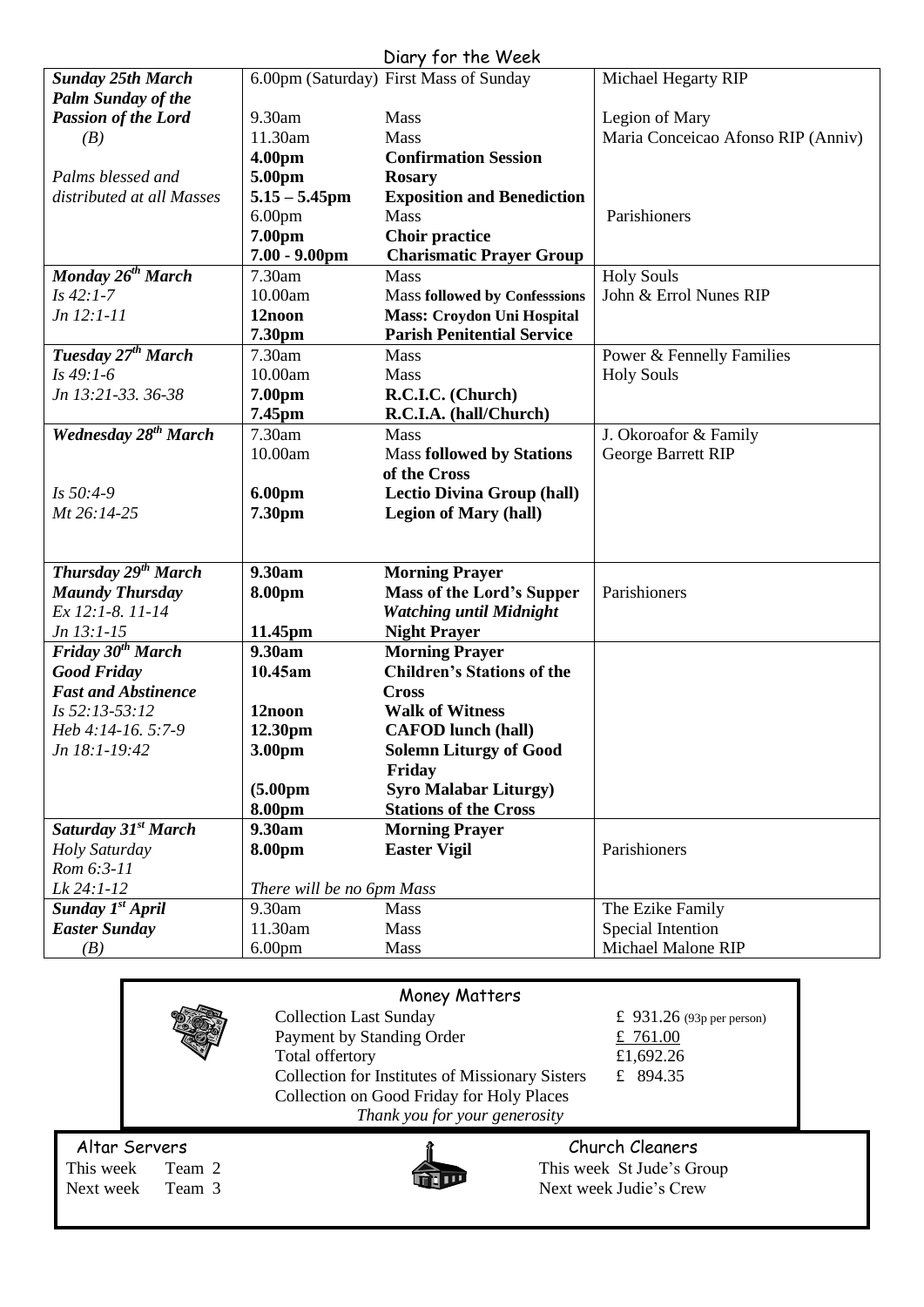## St. Andrew's Parish Notices

#### **PARISH PENITENTIAL SERVICE**

Please join us on Monday 26<sup>th</sup> March at 7.30pm as we will be holding our Parish Penitential Service. This is a great way to prepare for Easter and there will be other Priests available to hear individual confessions.

#### **PARISH SURGERY**

Please note that there is no Parish Surgery on Monday 26<sup>th</sup> March and 2<sup>nd</sup> April. The next one is on Monday 9<sup>th</sup> April at 7.00pm.

#### **LENTEN DEVOTIONS**

There will be Mass at 12noon in Croydon University Hospital on Monday 26<sup>th</sup> March.

There will be Stations of the Cross after the 10am Mass on Wednesday 28<sup>th</sup> March.

#### **GOOD FRIDAY**

This is a day of Fasting and Abstinence.

The Good Friday collection is for the Holy Places. The places connected with Our Lord's Passion have always been centres of veneration and pilgrimage. This Good Friday collection is sent for their upkeep, and to help maintain Christian schooling in the area.

#### **GOOD FRIDAY CHILDREN'S STATIONS OF THE CROSS**

We did not get enough children attending the rehearsals for Stations of the Cross. We still need children to carry banners on the day. If any children would like to take part please turn up at the Church hall on Good Friday at 9.00am. Any child taking part needs to wear dark trousers, dark shoes and plain white tshirt (no motifs) - thank you. Please contact Sheila Behan on 07989 977094 for more information.

#### **GOOD FRIDAY WALK OF WITNESS - MARCH 30TH**

In our secular world this is rare opportunity for Christians of all denominations to come together and witness to the death and resurrection of Our Lord Jesus Christ**. To have maximum effect we need as many people as possible to take part. Please help us increase the numbers from last year. If you can invite a friend or two to join us it will make all the difference.** Organised by a group of churches in Thornton Heath, the procession will begin at the job centre in the High Street at 12 noon (assemble at 11.45am please) and process to Ambassador House for a short service. We will then process along Brigstock Road to Trumble Gardens where we finish at 1pm. After the walk everyone is invited back to St Andrews Hall for a hunger lunch (soup and rolls) donations gratefully received will be given to the charity CAFOD.

Also we are looking for a photographer. The Ecumenical Walk of witness will take place on Good Friday from 12noon until 1pm. The Thornton Heath Chronicle have requested photographs for next years' paper or even for a report on this years'. If you are able to volunteer to take some photos of us on the Walk please call Mary Cameron 07928670 639.

#### **GOOD FRIDAY CAFOD LUNCH**

Please join us in the hall on Good Friday at 12.30pm for the CAFOD lunch (soup and rolls). All proceeds raised will go directly to CAFOD. Everyone is very welcome.

#### **EASTER TIMETABLE**

Please collect your Easter card from the porch with all the information about our services for Easter. Also there are the Easter collection envelopes. The Easter collection is for our two Priests of the Parish and with the Christmas collection forms the main part of their personal income.